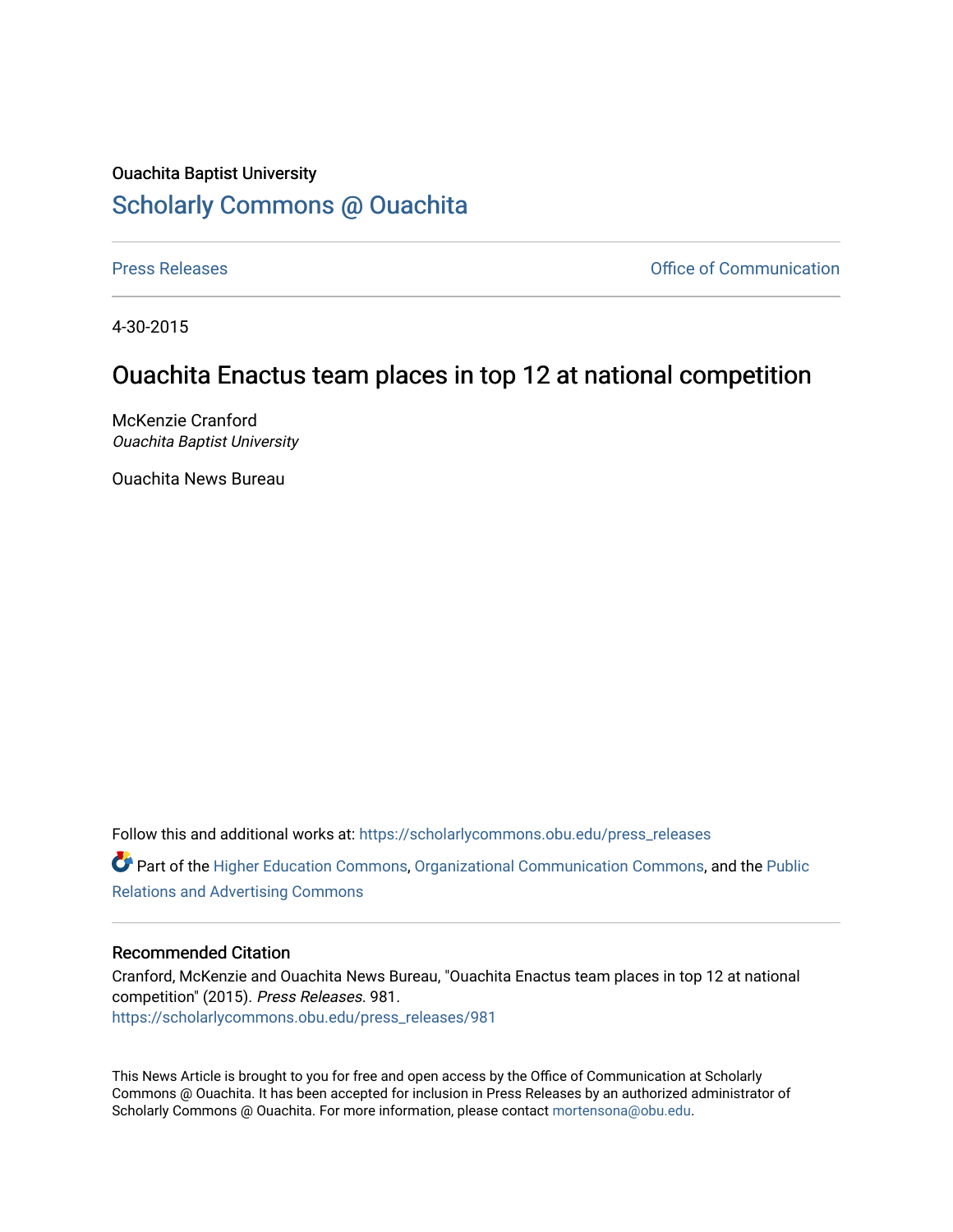

### **Ouachita Enactus team places in top 12 at national competition**



#### *By McKenzie Cranford*

April 30, 2015

For more information, contact OBU's news bureau at [newsbureau@obu.edu](mailto:newsbureau@obu.edu) or (870) 245-5208.

ARKADELPHIA, Ark. -- Competing against 180 other schools from across the nation, the Ouachita Baptist University Enactus team placed in the top 12 at the Enactus United States National Exposition in St. Louis, Mo., earlier this month.

Enactus is an international non-profit organization dedicated to bringing together people who are committed to using entrepreneurial action to improve the quality of life and standard of living for people in need. Business leaders from around the nation judged the annual competition.

"The students in our Enactus chapter have worked so hard throughout the years to generate the results necessary to enable our presentation team to thrive at the competition this year," said Bryan McKinney, dean of OBU's Hickingbotham School of Business and the Ouachita Enactus faculty advisor. "So many students have paved the way for much of the success that we enjoyed this year, and this was the first